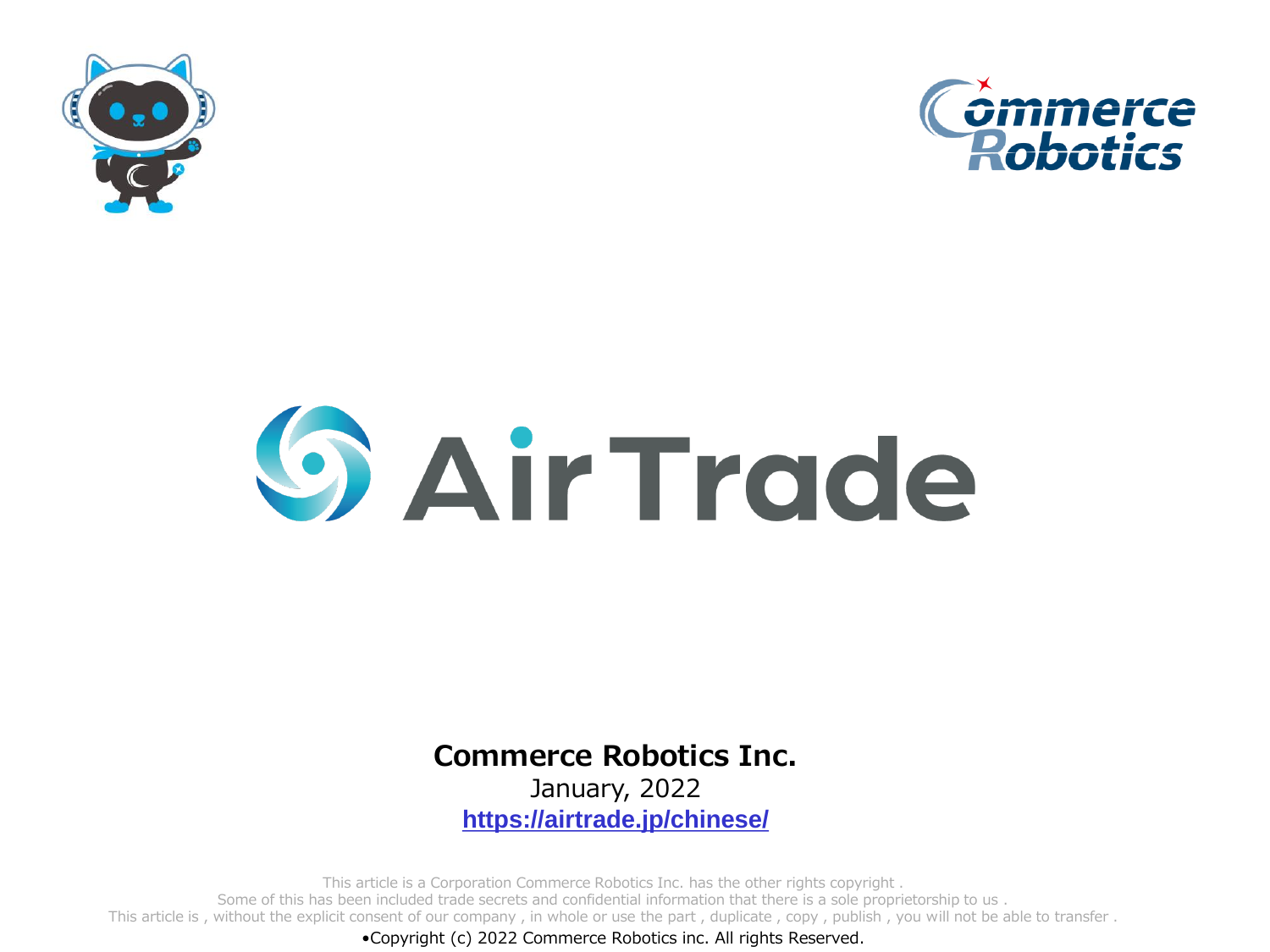



This article is a Corporation Commerce Robotics Inc. has the other rights copyright.

Some of this has been included trade secrets and confidential information that there is a sole proprietorship to us .

This article is, without the explicit consent of our company, in whole or use the part, duplicate, copy, publish, you will not be able to transfer.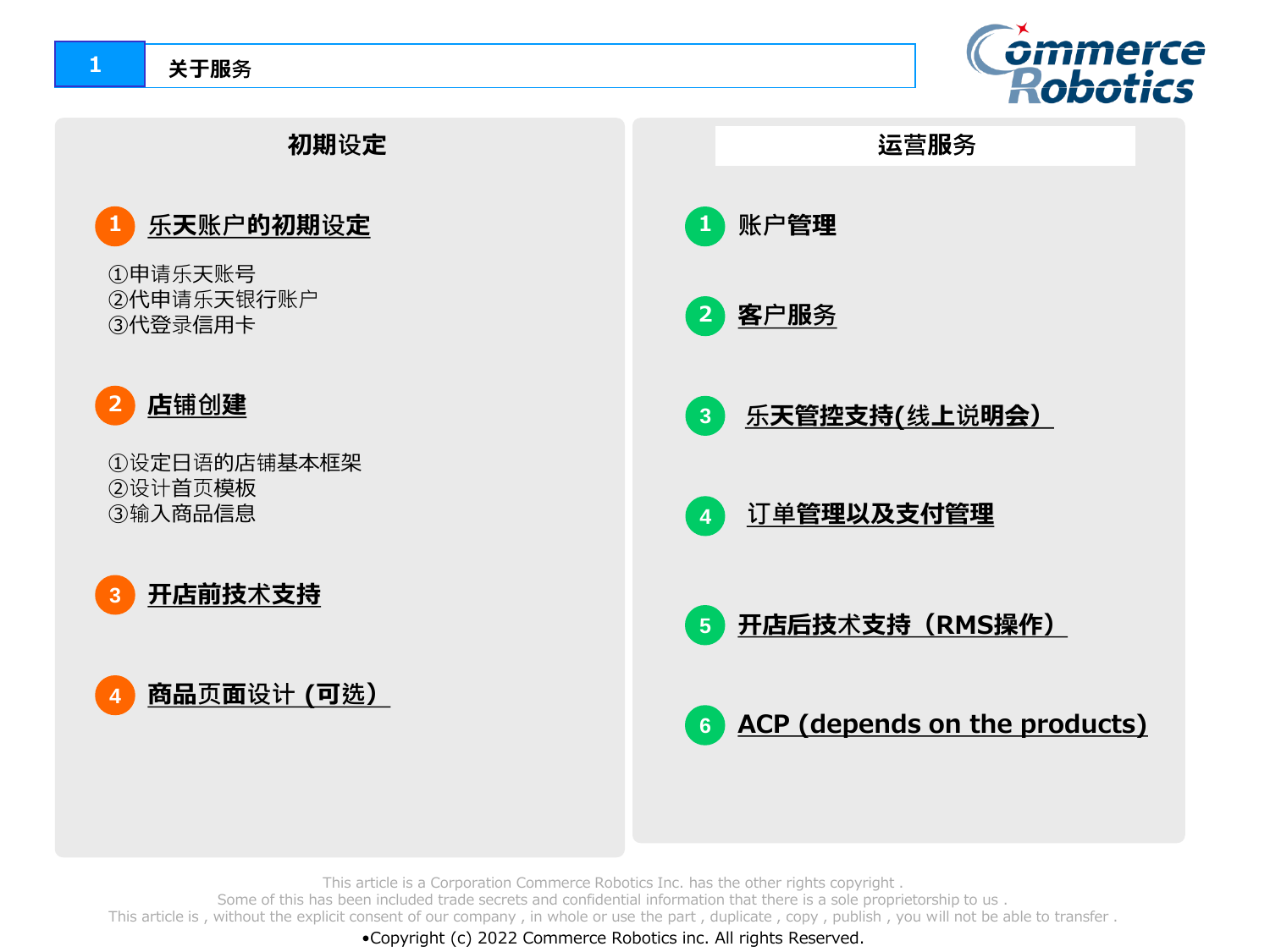**2 海外直邮流程**





This article is a Corporation Commerce Robotics Inc. has the other rights copyright.

Some of this has been included trade secrets and confidential information that there is a sole proprietorship to us .

This article is, without the explicit consent of our company, in whole or use the part, duplicate, copy, publish, you will not be able to transfer.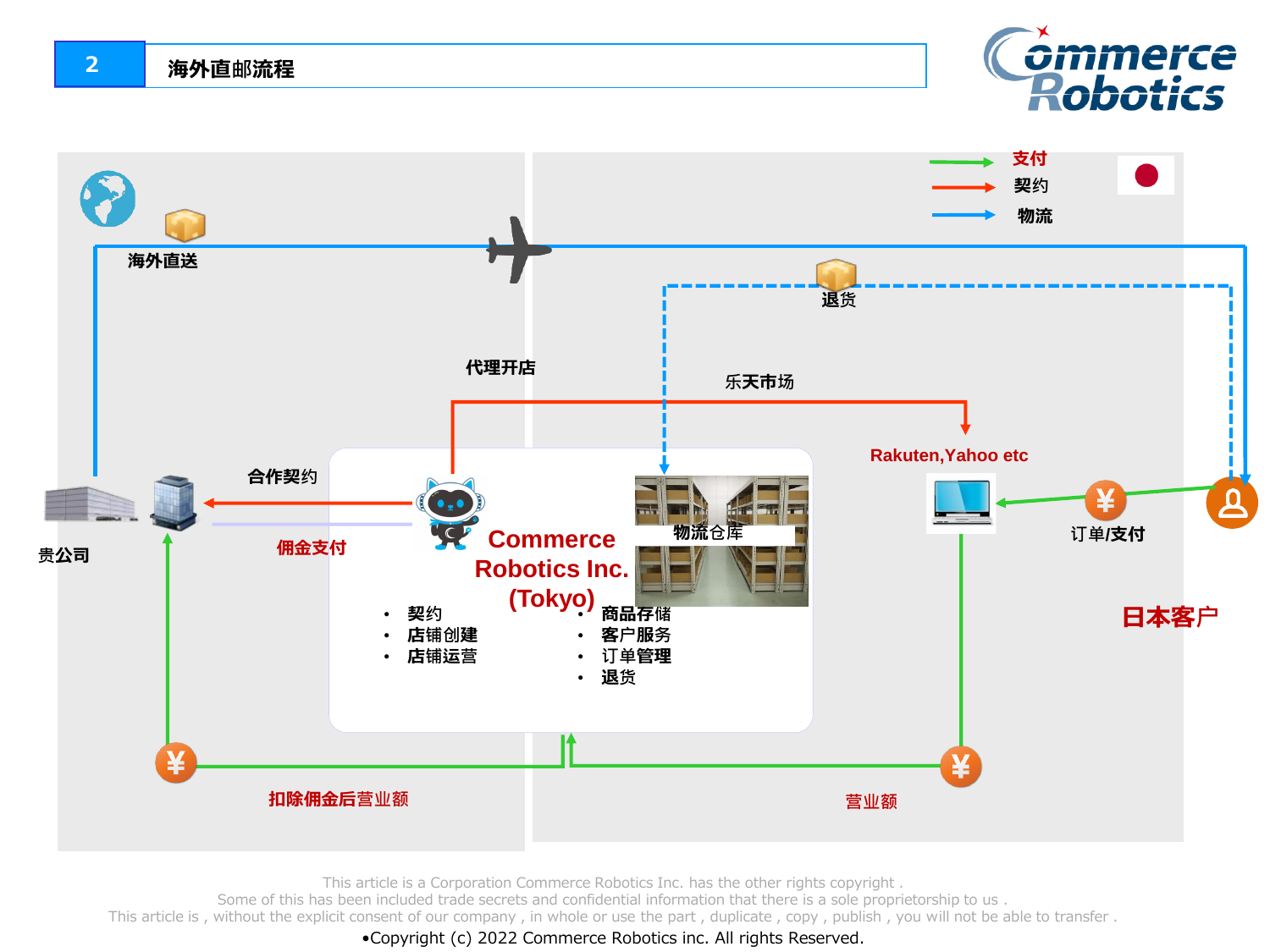

## 从申请开始到开店,需要10周的时间!!



This article is a Corporation Commerce Robotics Inc. has the other rights copyright .

Some of this has been included trade secrets and confidential information that there is a sole proprietorship to us .

This article is, without the explicit consent of our company, in whole or use the part, duplicate, copy, publish, you will not be able to transfer.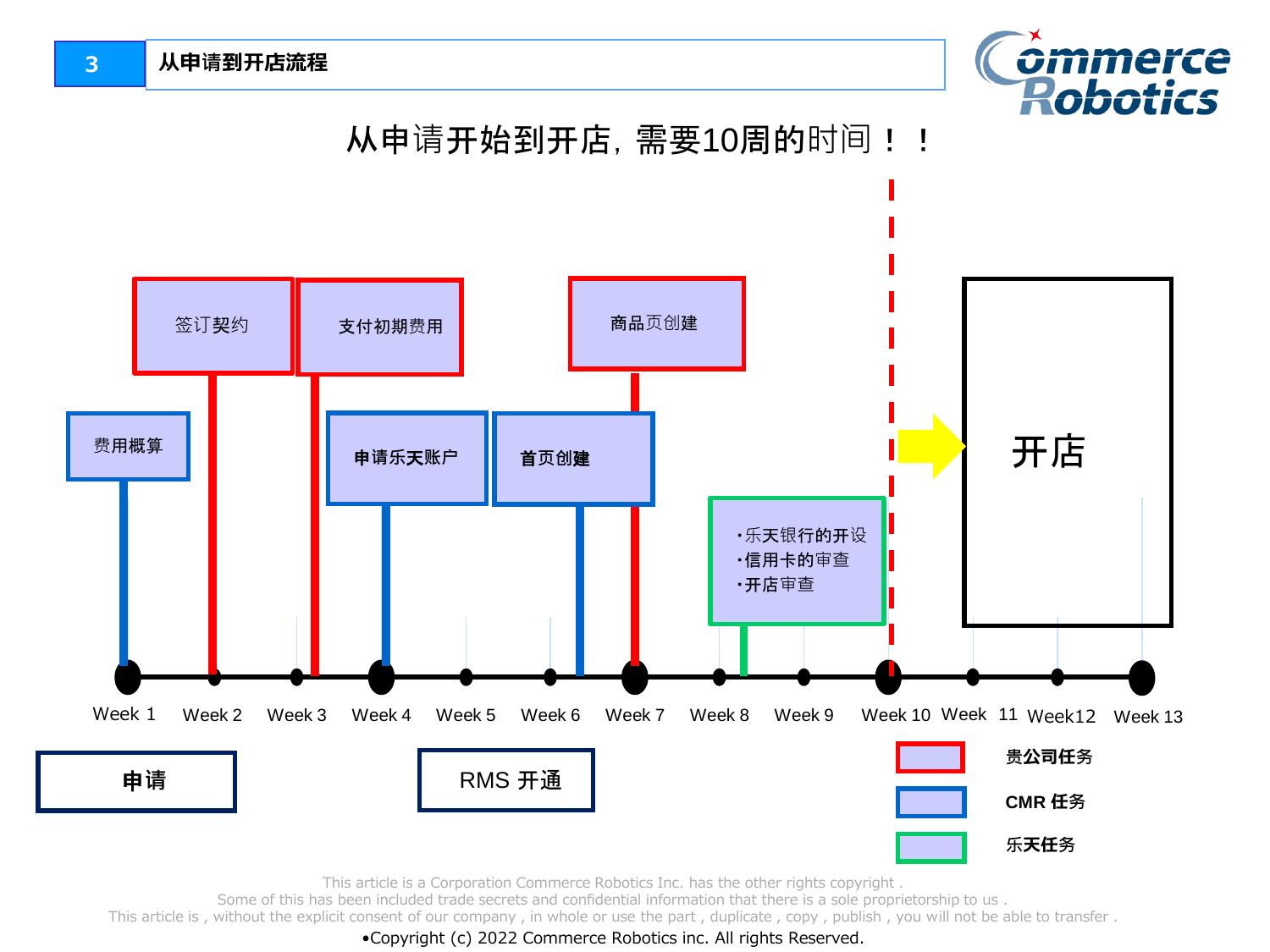

## **如需价格表和报价单,请使用此表格与我们联系。**



This article is a Corporation Commerce Robotics Inc. has the other rights copyright.

Some of this has been included trade secrets and confidential information that there is a sole proprietorship to us .

This article is , without the explicit consent of our company , in whole or use the part , duplicate , copy , publish , you will not be able to transfer .